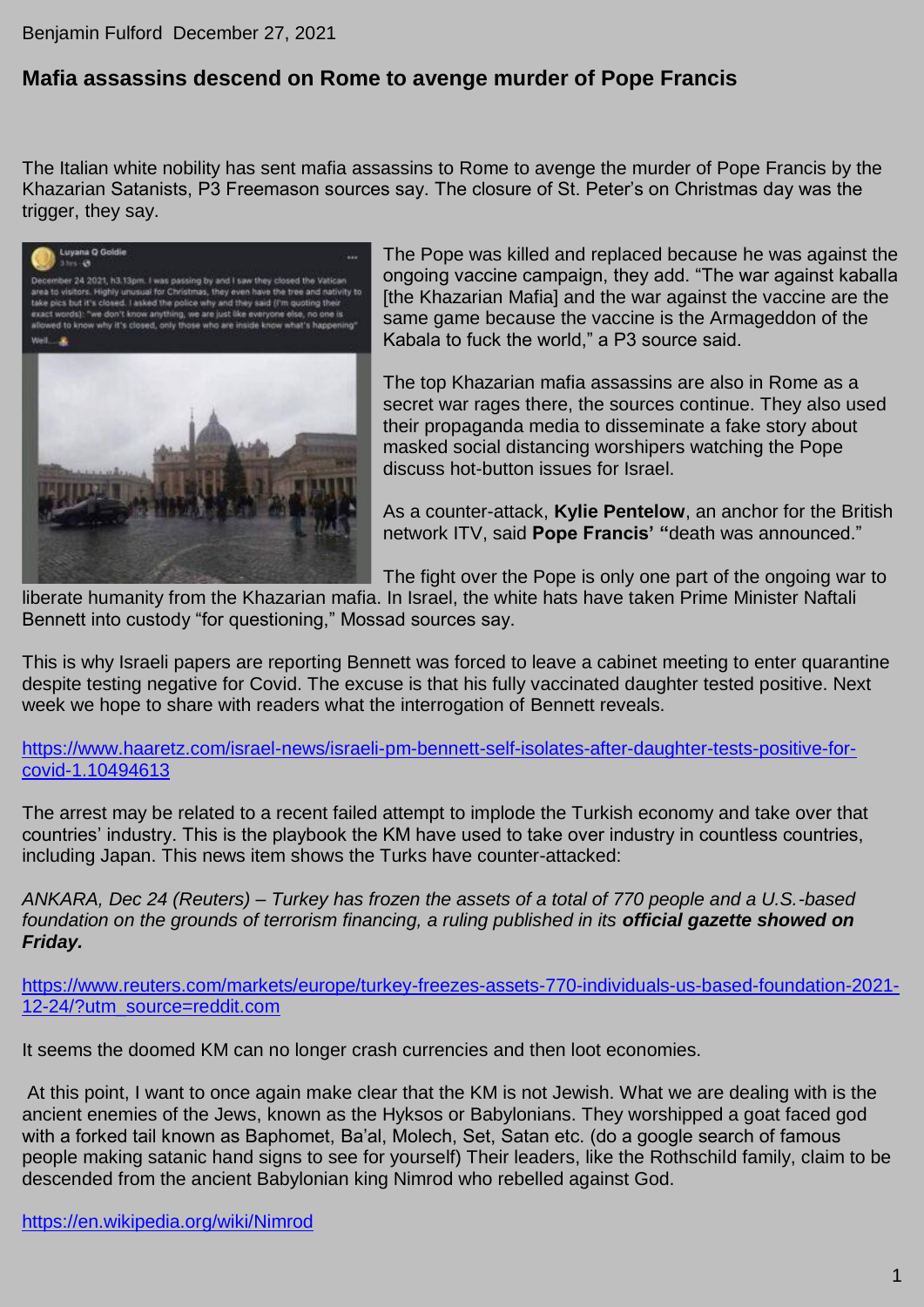When this writer was invited to join the Satanists they said the world was full of suffering because the creator was evil and needed to be overthrown. This is not just ancient history. The KH facility of CERN in Switzerland features a statue of the god Shiva dancing a dance to "destroy a weary universe." That is why the white hats attacked CERN on Christmas eve.

<https://www.rumormillnews.com/cgi-bin/forum.cgi?read=189891>

The KM also say they want to kill 90% of humanity. I have it on tape.

So, when so-called Rabbis call me anti-semitic, I say "rabbi shmabbi." These Satanists have enslaved the Jews for thousands of years. For example, ancient cuneiform texts from Babylon say that circumcision was a form of ritual castration used to mark slaves. The Jews have been their captives at least since the time of Nebuchadnezzar II, which would mean the Jews have been Babylonian slaves for at least 2618 years.

**<https://www.britannica.com/biography/Nebuchadnezzar-II>**

However, my Jewish secret society sources say this is false history and that their slavery goes back to the reign of Hammurabi which means they have been slaves for between 3771 and 3813 years. My sources say the Jews have been slaves for exactly 3774 years.

**<https://en.wikipedia.org/wiki/Hammurabi>**

In any case, we are dealing with a very ancient cult of human slavers. They are the ones who call those who are not of their tribe Goyim. "Goyim were born only to serve us. Without that, they have no place in the world – only to serve the People of Israel," says Rabbi Ovadia Yosef "the beloved head of the Council of Torah Sages."

**[https://newrepublic.com/article/78490/goyim-were-born-only-serve-us-the-moral-wisdom-rabbi](https://newrepublic.com/article/78490/goyim-were-born-only-serve-us-the-moral-wisdom-rabbi-ovadia-yosef)[ovadia-yosef](https://newrepublic.com/article/78490/goyim-were-born-only-serve-us-the-moral-wisdom-rabbi-ovadia-yosef)**

This is in complete contradiction to the sign of a true Jew which is to follow the Golden rule; i.e. to treat others as you would want them to treat you.

The Khazarian mafia's belief that other humans are cattle is not just a metaphor. One of the things about cattle and sheeple is that you are allowed to kill them and eat their meat.

Now that the KM is being defeated and exposed, evidence of widespread, industrial-scale cannibalism is emerging. This BBC headline from 2018 hints at this: "Meat testing: A fifth of samples reveal unspecified animals' DNA."

**<https://www.bbc.com/news/uk-45371852>**

Evidence of cannibalism by the international restaurant chain

McDonalds has been sent to us by Israel's intelligence agency Mossad:

*All McDonalds Across the Globe Ordered Closed after FBI Discovered they had been serving human meat. The closures also involved Cemex, Heinz, TerraMar's Red Ruby Rings, Red Shoes and Keystone Foods, all used for disposing of dead bodies. Find all the McDonalds Restaurants shutdown since Covid. Use New York City, Kuta Bali, Victoria, South Australia as a Starting Point. Find all the Processed Meat Factories across the World that got Rona'd: Meat Pies, Sausage Rolls, Pasties & any other processed meats…*

*FBI finds remains of many people at McDonald's meat supplier:*

[https://youtu.be/gA75YDVXJqs,](https://youtu.be/gA75YDVXJqs) [https://www.mcdonalds.com/us/en-us/about-our-food/meet-our](https://www.mcdonalds.com/us/en-us/about-our-food/meet-our-suppliers/keystone-foods.html)[suppliers/keystone-foods.html](https://www.mcdonalds.com/us/en-us/about-our-food/meet-our-suppliers/keystone-foods.html)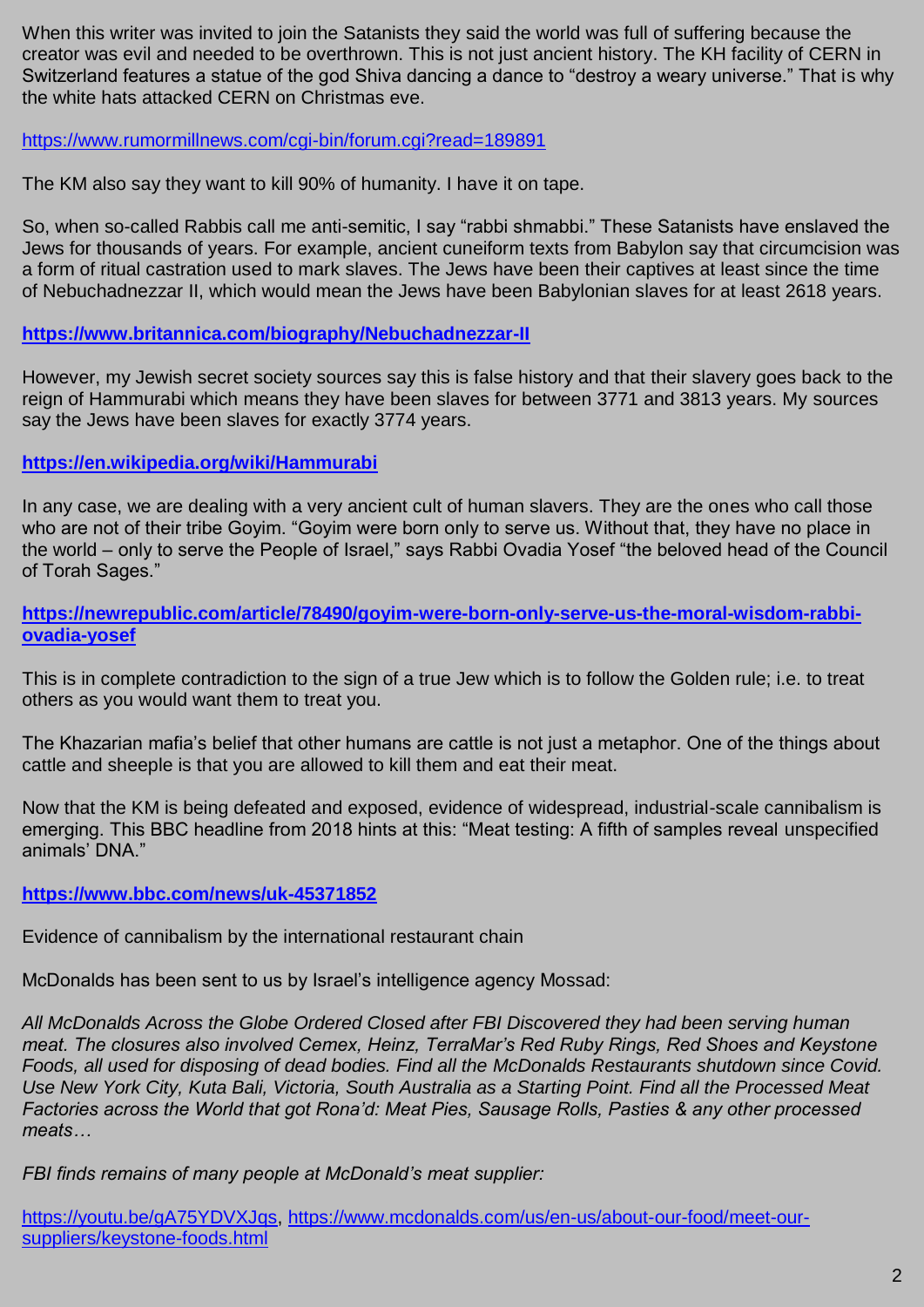This is what a Mossad source had to say about this:

*The Khazarians are the ones behind Mcdonalds. Now go find the TerraMar Project. The Submarine Operation Epstein/Maxwell group. That is where they collect the Jewels off the bottom of the Ocean. All those Children Tortured, Raped, Murdered & Eaten getting ground up & put inside the Jewels. See Those Red Jewel Rings they wear & The Red Shoe Club. That's right, Childrens' Remains. See Cemex & Heinz too.*

This is what is behind all these headlines the source says:

"50 McDonalds restaurants close"

<https://coconuts.co/bali/food-drink/mcdonalds-kuta-beach-closing-for-good-this-week/>

[https://www.nrn.com/quick-service/coronavirus-pandemic-prompts-mcdonalds-temporarily-close-50](https://www.nrn.com/quick-service/coronavirus-pandemic-prompts-mcdonalds-temporarily-close-50-restaurants) [restaurants](https://www.nrn.com/quick-service/coronavirus-pandemic-prompts-mcdonalds-temporarily-close-50-restaurants)

Australia closes 76 venues:

[https://www.msn.com/en-au/news/australia/urgent-health-alert-in-perth-as-76-venues-are-exposed-to](https://www.msn.com/en-au/news/australia/urgent-health-alert-in-perth-as-76-venues-are-exposed-to-coronavirus/ar-BB1gixMR)[coronavirus/ar-BB1gixMR](https://www.msn.com/en-au/news/australia/urgent-health-alert-in-perth-as-76-venues-are-exposed-to-coronavirus/ar-BB1gixMR)

UK 33 sites:

[https://www.dailymail.co.uk/news/article-9790953/Covid-NSW-Urgent-alert-THIRTY-THREE-new-Sydney](https://www.dailymail.co.uk/news/article-9790953/Covid-NSW-Urgent-alert-THIRTY-THREE-new-Sydney-exposure-sites.html)[exposure-sites.html](https://www.dailymail.co.uk/news/article-9790953/Covid-NSW-Urgent-alert-THIRTY-THREE-new-Sydney-exposure-sites.html)

Indonesia:

[https://www.straitstimes.com/asia/se-asia/mcdonalds-bts-meal-frenzy-sparks-closures-in-indonesia-over](https://www.straitstimes.com/asia/se-asia/mcdonalds-bts-meal-frenzy-sparks-closures-in-indonesia-over-covid-19-fears)[covid-19-fears](https://www.straitstimes.com/asia/se-asia/mcdonalds-bts-meal-frenzy-sparks-closures-in-indonesia-over-covid-19-fears)

"McDonald's to close hundreds of locations in Walmart stores:"

[https://www.google.com.au/amp/s/www.cnbc.com/amp/2021/04/09/mcdonalds-will-close-hundreds-of](https://www.google.com.au/amp/s/www.cnbc.com/amp/2021/04/09/mcdonalds-will-close-hundreds-of-locations-in-walmart-stores.html)[locations-in-walmart-stores.html](https://www.google.com.au/amp/s/www.cnbc.com/amp/2021/04/09/mcdonalds-will-close-hundreds-of-locations-in-walmart-stores.html)

"Times Square's Glitzy, Four-Story McDonald's Is Shutting Down After 17 Years"

[https://www.google.com.au/amp/s/ny.eater.com/platform/amp/2020/6/24/21301610/times-square-nyc](https://www.google.com.au/amp/s/ny.eater.com/platform/amp/2020/6/24/21301610/times-square-nyc-mcdonalds-shutting-down)[mcdonalds-shutting-down](https://www.google.com.au/amp/s/ny.eater.com/platform/amp/2020/6/24/21301610/times-square-nyc-mcdonalds-shutting-down)

A dozen McDonald's across Victoria:

<https://www.google.com.au/amp/s/amp.9news.com.au/article/74c8684e-de09-4f55-8339-5b4a5db5c1f0>

McDonald's suffers cyberattack in US, South Korea and Taiwan:

[https://www.msn.com/en-us/news/technology/mcdonalds-suffers-cyberattack-in-us-south-korea-and](https://www.msn.com/en-us/news/technology/mcdonalds-suffers-cyberattack-in-us-south-korea-and-taiwan/ar-AAKX93V)[taiwan/ar-AAKX93V](https://www.msn.com/en-us/news/technology/mcdonalds-suffers-cyberattack-in-us-south-korea-and-taiwan/ar-AAKX93V)

"Woolworths, Coles and McDonald's are exposed to Covid putting thousands of customers on alert:"

[https://www.dailymail.co.uk/news/article-9916335/NSW-Woolworths-Coles-McDonalds-exposed-Covid](https://www.dailymail.co.uk/news/article-9916335/NSW-Woolworths-Coles-McDonalds-exposed-Covid-putting-thousands-customers)[putting-thousands-customers](https://www.dailymail.co.uk/news/article-9916335/NSW-Woolworths-Coles-McDonalds-exposed-Covid-putting-thousands-customers)

"McDonald's UK restaurants run out of milkshakes – BBC News"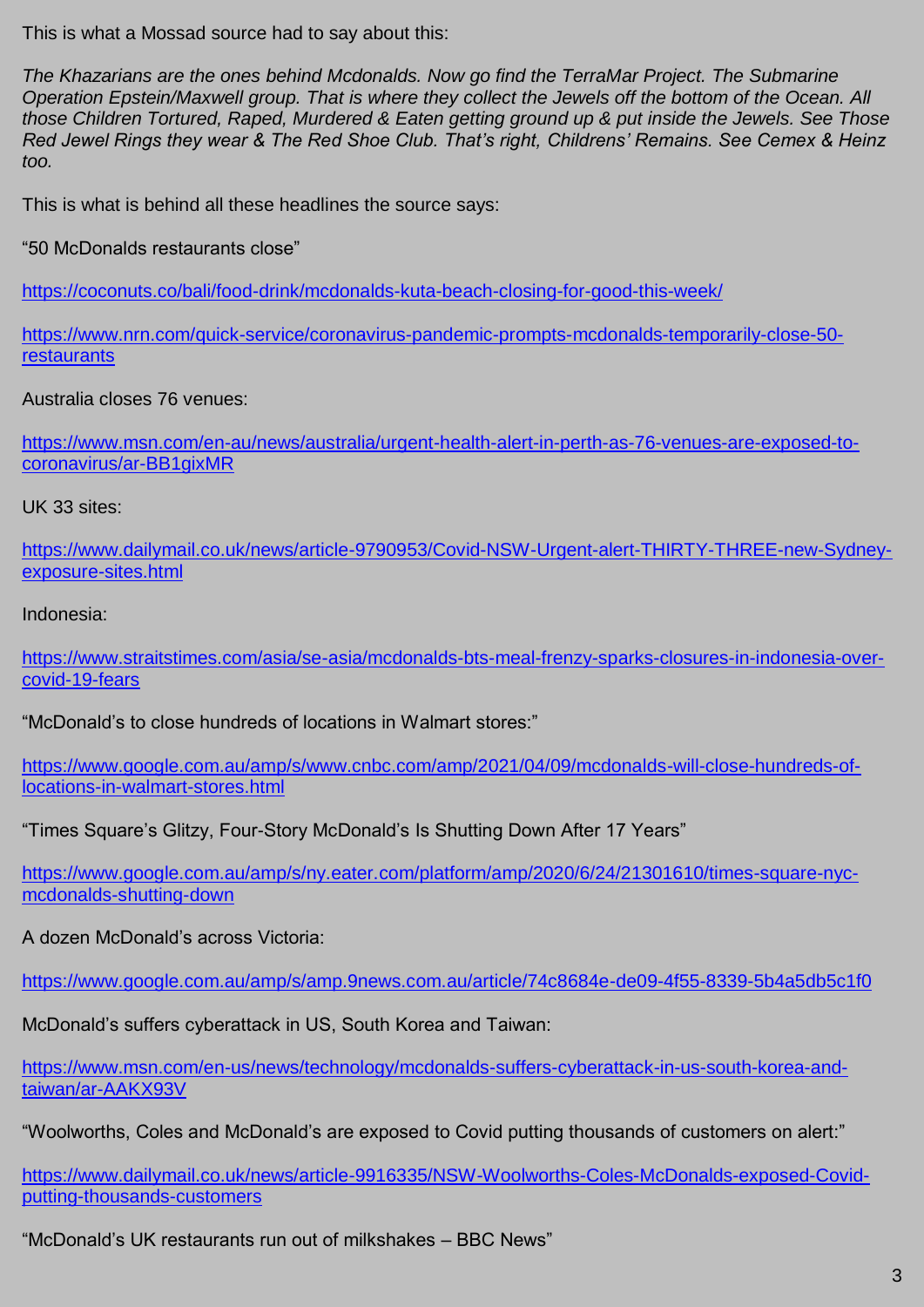<https://www.bbc.com/news/business-58315152>

"Federal Trade Commission investigating why McDonald's McFlurry machines are always broken."

[https://www.independent.co.uk/news/world/americas/ftc-mcdonalds-mcflurry-machine-investigation](https://www.independent.co.uk/news/world/americas/ftc-mcdonalds-mcflurry-machine-investigation-b1913355.html)[b1913355.html](https://www.independent.co.uk/news/world/americas/ftc-mcdonalds-mcflurry-machine-investigation-b1913355.html)

"Some Meat Processing Plants Shutdown Due To COVID-19 Cases":

[https://www.klove.com/news/u-s-and-world/some-meat-processing-plants-shutdown-due-to-covid-19](https://www.klove.com/news/u-s-and-world/some-meat-processing-plants-shutdown-due-to-covid-19-cases-11488) [cases-11488](https://www.klove.com/news/u-s-and-world/some-meat-processing-plants-shutdown-due-to-covid-19-cases-11488)

Salmonella Outbreak In 17 States Linked To Italian-Style Meats, CDC Says:

[https://breaking911.com/alert-salmonella-outbreak-in-17-states-linked-to-italian-style-meats-cdc-says](https://breaking911.com/alert-salmonella-outbreak-in-17-states-linked-to-italian-style-meats-cdc-says-what-to-know/)[what-to-know/](https://breaking911.com/alert-salmonella-outbreak-in-17-states-linked-to-italian-style-meats-cdc-says-what-to-know/)

"Dangerous' chemicals found in 80% of McDonald's, Burger King & Pizza Hut meals":

<https://www.thesun.co.uk/health/16570664/dangerous-chemicals-mcdonalds-burger-pizza-meals/>

https:/[/www.peoplesworld.org/article/mcdonalds-and-kaiser-workers-carry-striketober-into-strikesgiving/](http://www.peoplesworld.org/article/mcdonalds-and-kaiser-workers-carry-striketober-into-strikesgiving/)

"Media mogul Byron Allen sends open letter calling for McDonald's president/CEO's resignation":

<https://news.yahoo.com/media-mogul-byron-allen-sends-174148121.html>

We contacted the public relations department of McDonalds for a comment but they did not reply to us by the time this report went live.

If this is true, you can see why the KM would want to murder us all with vaccines before the people found out about the true scope and horror of their crimes.

To remove the KM permanently from power, the important thing to remember is we outnumber them by more than 100 to 1. Their control is concentrated at the very tip-top of the visible power structure. Until recently, this was enough because most of us have been conditioned by millennia of slavery to obey orders from above.

So, in order to remove these leaders, we need to start by getting scientific evidence that vaccines are harmful.

The latest figures from the UK Health Security Agency show that the fully vaccinated population of the UK accounted for 4 in every 5 COVID-19 deaths over the past four weeks. This is not data from some conspiracy theorist on the Internet. These are the official figures from the government of the United Kingdom.

<https://andmagazine.com/talk/2021/12/20/the-covid-vaccines-are-a-myth/>

The article in the prominent medical magazine Lancet linked below notes for example that 87.9% of recent Covid cases in the UK were among the fully vaccinated while only 3.4% were among the unvaccinated.

[https://www.thelancet.com/journals/lanepe/article/PIIS2666-7762\(21\)00258-1/fulltext](https://www.thelancet.com/journals/lanepe/article/PIIS2666-7762(21)00258-1/fulltext)

This open letter by the British Medical Journal to Facebook also shows how much the corporate media is lying to cover up vaccine crimes.

<https://principia-scientific.com/open-letter-from-the-bmj-to-mark-zuckerberg/>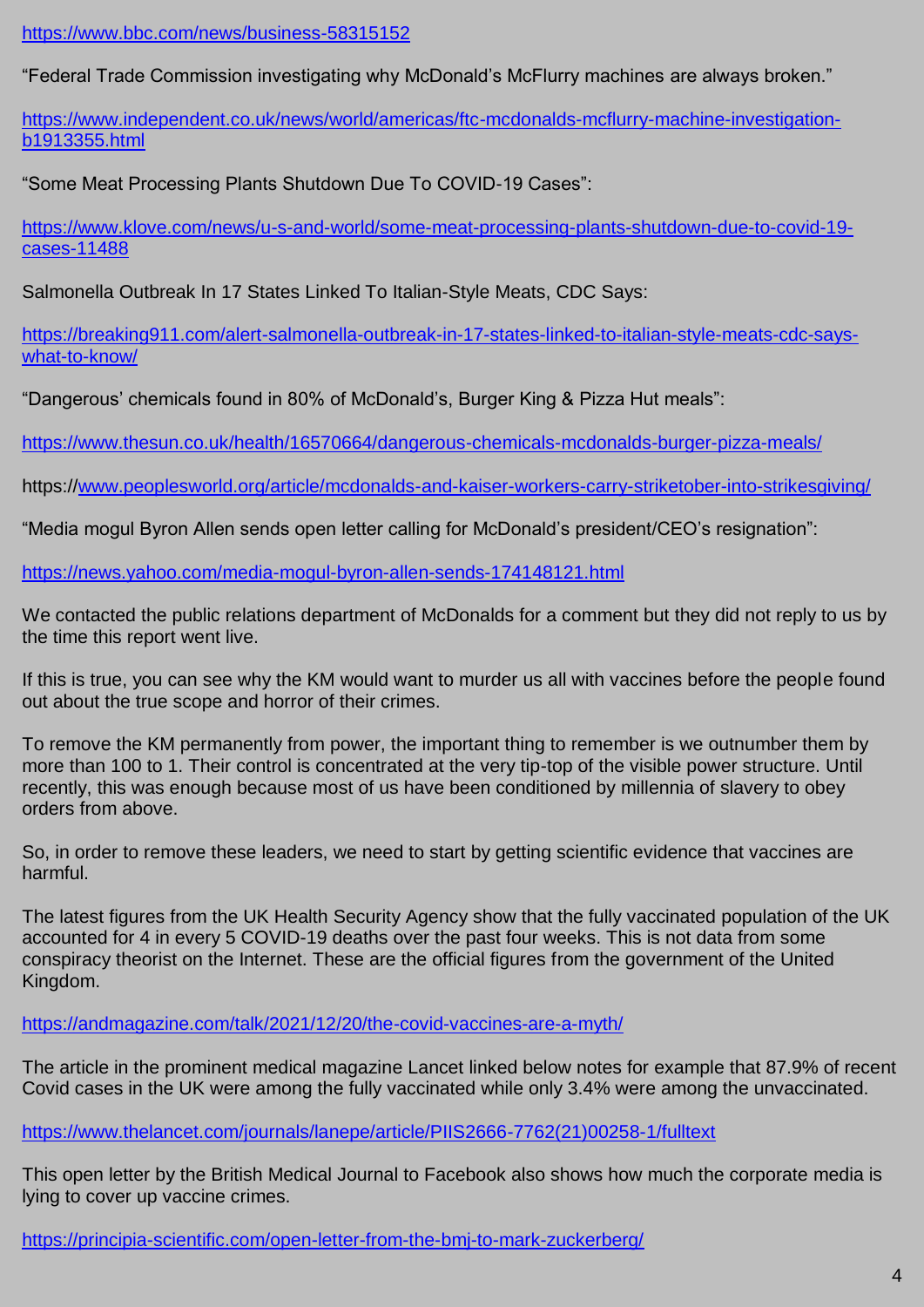

For those who have the time, Robert F. Kennedy Jrs' 450-page book, the best-selling non-fiction book on Amazon, provides comprehensive, carefully documented detail of the crimes of the vaccine pushers.

<https://www.amazon.com/charts/2021-12-19/mostsold/nonfiction/>

<https://stevekirsch.substack.com/p/how-to-read-rfk-jrs-book-in-5-minutes>

So, when you have so-called leaders like Justin Castro of Canada telling people they need to give up their human rights and be forcefully vaccinated, they are admitting they are criminals.

Video Player 00:00 00:00

"Trudeau is going to go down hard," CIA sources promise.

The corporate media is not reporting it, but a revolution is happening throughout the west. Just take a look at all the mass demonstrations worldwide in the link below.

[https://www.thecountersignal.com/news/millions-protested-vaccine-mandates-over-the-weekend-and-the](https://www.thecountersignal.com/news/millions-protested-vaccine-mandates-over-the-weekend-and-the-media-barely-mentioned-it)[media-barely-mentioned-it](https://www.thecountersignal.com/news/millions-protested-vaccine-mandates-over-the-weekend-and-the-media-barely-mentioned-it)

There is also plenty of evidence agencies and military white hats are taking down the KM matrix.

Last week we reported how CNN was shutting down all of its offices "because of Covid." Now suddenly, "CNN on Thursday spent an entire segment **bashing President Biden** after a poll revealed that his economic ratings are 'worse than Jimmy Carter's."

[https://www.zerohedge.com/political/terrible-cnn-turns-biden-calls-polling-economy-terrible-while-making](https://www.zerohedge.com/political/terrible-cnn-turns-biden-calls-polling-economy-terrible-while-making-jimmy-carter)[jimmy-carter](https://www.zerohedge.com/political/terrible-cnn-turns-biden-calls-polling-economy-terrible-while-making-jimmy-carter)

**Next "A CNN correspondent noted how Joe Biden appeared "confused" throughout an entire interview as he repeatedly mistook COVID home tests for anti-viral pills."**

[https://www.zerohedge.com/political/biden-seems-confused-cnn-openly-questions-presidents-cognitive](https://www.zerohedge.com/political/biden-seems-confused-cnn-openly-questions-presidents-cognitive-health-after-yet-another)[health-after-yet-another](https://www.zerohedge.com/political/biden-seems-confused-cnn-openly-questions-presidents-cognitive-health-after-yet-another)

There is also evidence the Joe Biden avatar has been taken over by the white hats. Why else would "Biden" agree with the caller who said "Let's Go Brandon," the sanitized version of "Fuck Joe Biden."

Then we have a picture of his wife Jill Biden wearing a GPS monitor boot.

The other sign the KM behind the fake Biden regime is going on is that hundreds of banks are being shut down.

[https://nypressnews.com/news/usa/atlanta/wells-fargo-bank-of-america-and-other-banks-temporarily](https://nypressnews.com/news/usa/atlanta/wells-fargo-bank-of-america-and-other-banks-temporarily-close-hundreds-of-branches-l-a-biz/)[close-hundreds-of-branches-l-a-biz/](https://nypressnews.com/news/usa/atlanta/wells-fargo-bank-of-america-and-other-banks-temporarily-close-hundreds-of-branches-l-a-biz/)

CIA sources say this is related to under-reported news about financial fraud by the Chinese Communist Party over the past two or more years. Chen Yaoming -one of the people in charge of minting China's cash- was detained recently on suspicion of unspecified "serious crimes." According to the CIA he forged \$428 billion worth of notes to support the KM.